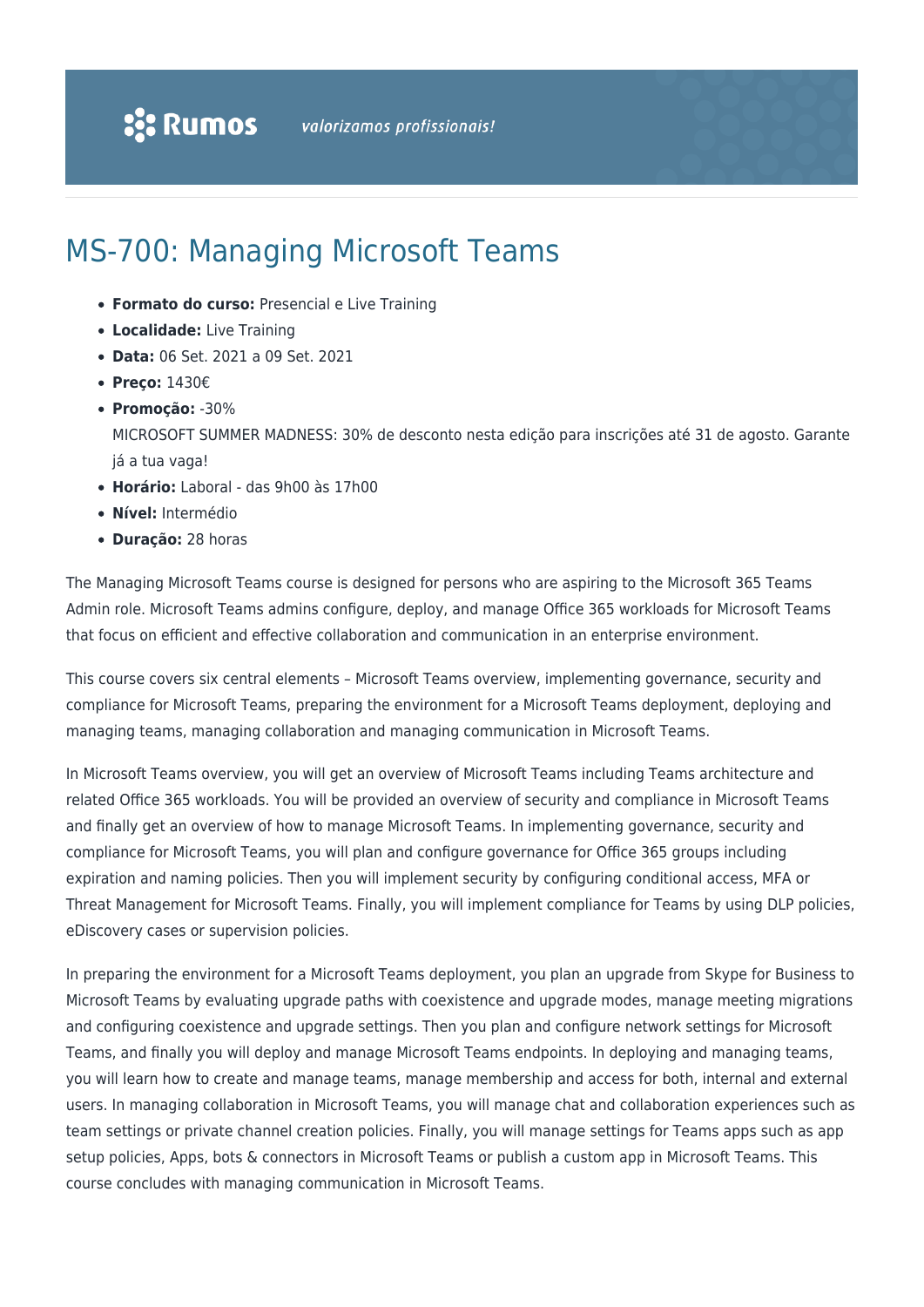You will learn how to manage Live event and meetings experiences, manage phone numbers or Phone System for Microsoft Teams and finally how to troubleshoot audio, video, and client issues.

## Destinatários

Students in this course are interested in Microsoft Teams or in passing the Microsoft Teams Administrator Associate certification exam.

# Pré-requisitos

- A proficient understanding of basic functional experience with Microsoft 365 services.
- A proficient understanding of general IT practices, including using PowerShell.

# **Objectivos**

By actively participating in this course, you will learn about the following:

- What is Microsoft Teams and how the components work together
- How to implement Governance, Security and Compliance for Microsoft Teams
- How to prepare an organizations environment for a Microsoft Teams deployment
- How to deploy and manage teams
- Ways of managing collaboration in Microsoft Teams
- Techniques to manage and troubleshoot communication in Microsoft Teams

### Programa

#### **Microsoft Teams Overview**

In Microsoft Teams overview, you will get an overview of Microsoft Teams including Teams architecture and related Office 365 workloads. You will be provided an overview of security and compliance in Microsoft Teams and finally get an overview of how to manage Microsoft Teams.

#### Lessons

- Overview of Microsoft Teams
- Overview of security and compliance in Microsoft Teams
- Overview of managing Microsoft Teams

Lab : Manage roles and create teams

- Prepare team roles and licenses
- Create new team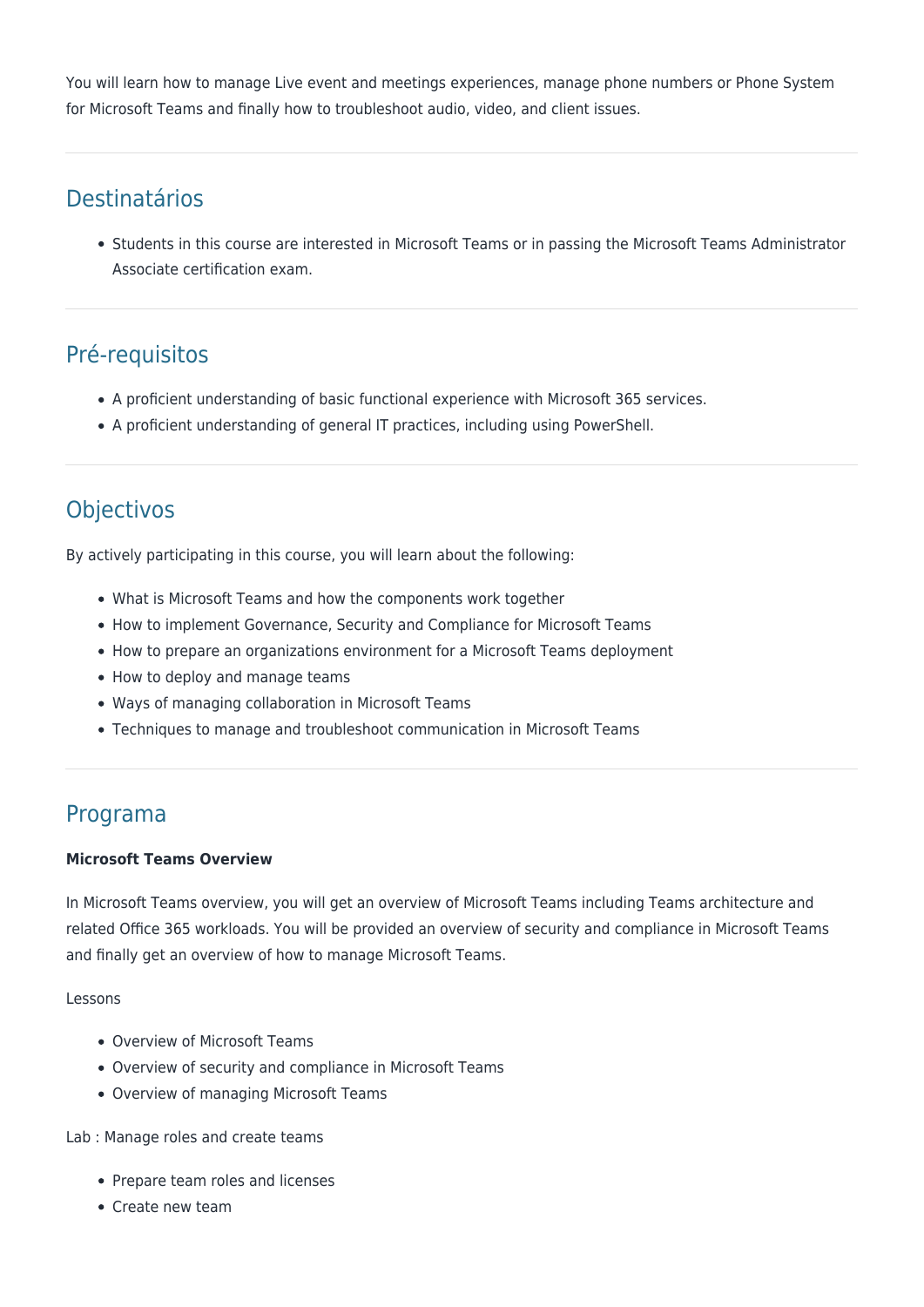#### **Implement Microsoft Teams Governance, Security and Compliance**

In implementing governance, security and compliance for Microsoft Teams, you will plan and configure governance for Office 365 groups including expiration and naming policies. Then you will implement security by configuring conditional access, MFA or Threat Management for Microsoft Teams. Finally, you will implement compliance for Teams by using DLP policies, eDiscovery cases or supervision policies.

#### Lessons

- Implement Governance and Lifecycle Management for Microsoft Teams
- Implementing Security for Microsoft Teams
- Implementing Compliance for Microsoft Teams

Lab : Configure Security and Compliance for teams and content

- Implement Governance and Lifecycle Management for Microsoft Teams
- Implementing security for Microsoft Teams
- Implementing compliance for Microsoft Teams

#### **Prepare the environment for a Microsoft Teams deployment**

In preparing the environment for a Microsoft Teams deployment, you plan an upgrade from Skype for Business to Microsoft Teams by evaluating upgrade paths with coexistence and upgrade modes, manage meeting migrations and configuring coexistence and upgrade settings. Then you plan and configure network settings for Microsoft Teams, and finally you will deploy and manage Microsoft Teams endpoints.

#### Lessons

- Upgrade from Skype for Business to Microsoft Teams
- Plan and configure network settings for Microsoft Teams
- Deploy and Manage Microsoft Teams endpoints

Lab : Environment preparation for Teams

- Calculate networking capabilities
- Evaluate configuration profiles
- Provide team resources

#### **Deploy and manage teams**

In deploying and managing teams, you will learn how to create and manage teams, manage membership and access for both, internal and external users.

#### Lessons